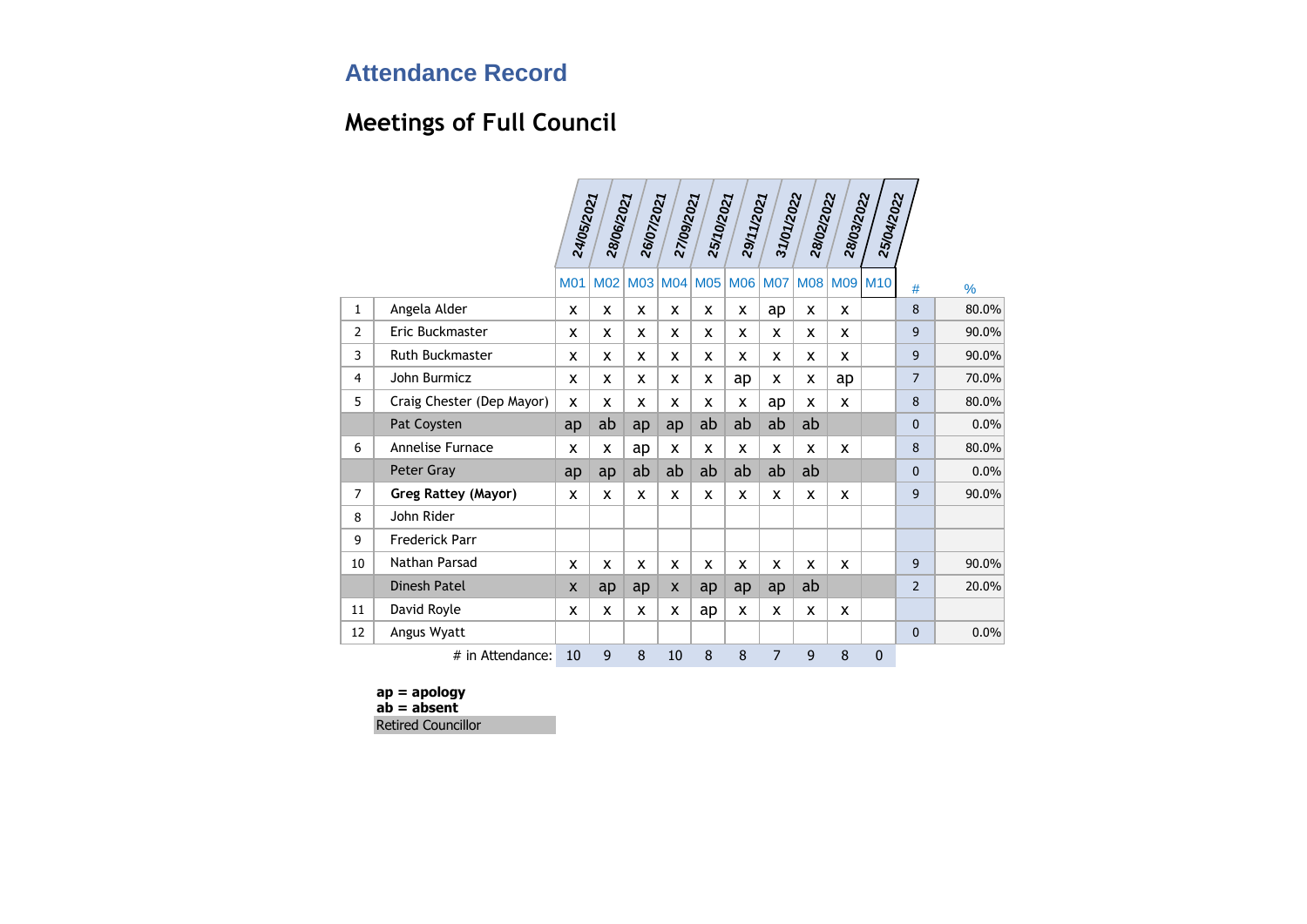# **Meetings of Finance & Policy Cttee**

|              |                        | 14/06/2021     | 13/09/2021 | 17/01/2022      | 11/04/2022 |                |        |
|--------------|------------------------|----------------|------------|-----------------|------------|----------------|--------|
|              |                        | <b>F01</b>     | <b>F02</b> | F <sub>03</sub> | <b>F04</b> | #              | $\%$   |
| $\mathbf{1}$ | Angela Alder           | X              | X          | x               | x          | $\overline{4}$ | 100.0% |
| 2            | Eric Buckmaster (Ch)   | X              | X          | X               | X          | $\overline{4}$ | 100.0% |
| 3            | <b>Ruth Buckmaster</b> | X              | X          | X               | x          | $\overline{4}$ | 100.0% |
| 4            | Nathan Parsad          | X              | X          | x               | X          | $\overline{4}$ | 100.0% |
| 5            | Dinesh Patel           | X              | ap         | ap              |            | $\mathbf{1}$   | 25.0%  |
| 6            | David Royle (V-Ch)     | X              | X          | x               | X          | $\overline{4}$ | 100.0% |
|              | Craig Chester          | 7              | Ι          | $\prime$        | $\prime$   | $\mathbf{0}$   | 0.0%   |
|              | <b>Greg Rattey</b>     | X              | X          | X               |            | 3              | 75.0%  |
|              | # in Attendance:       | $\overline{7}$ | 6          | 6               | 5          |                |        |

**ap = apology**

**ab = absent**

Retired Councillor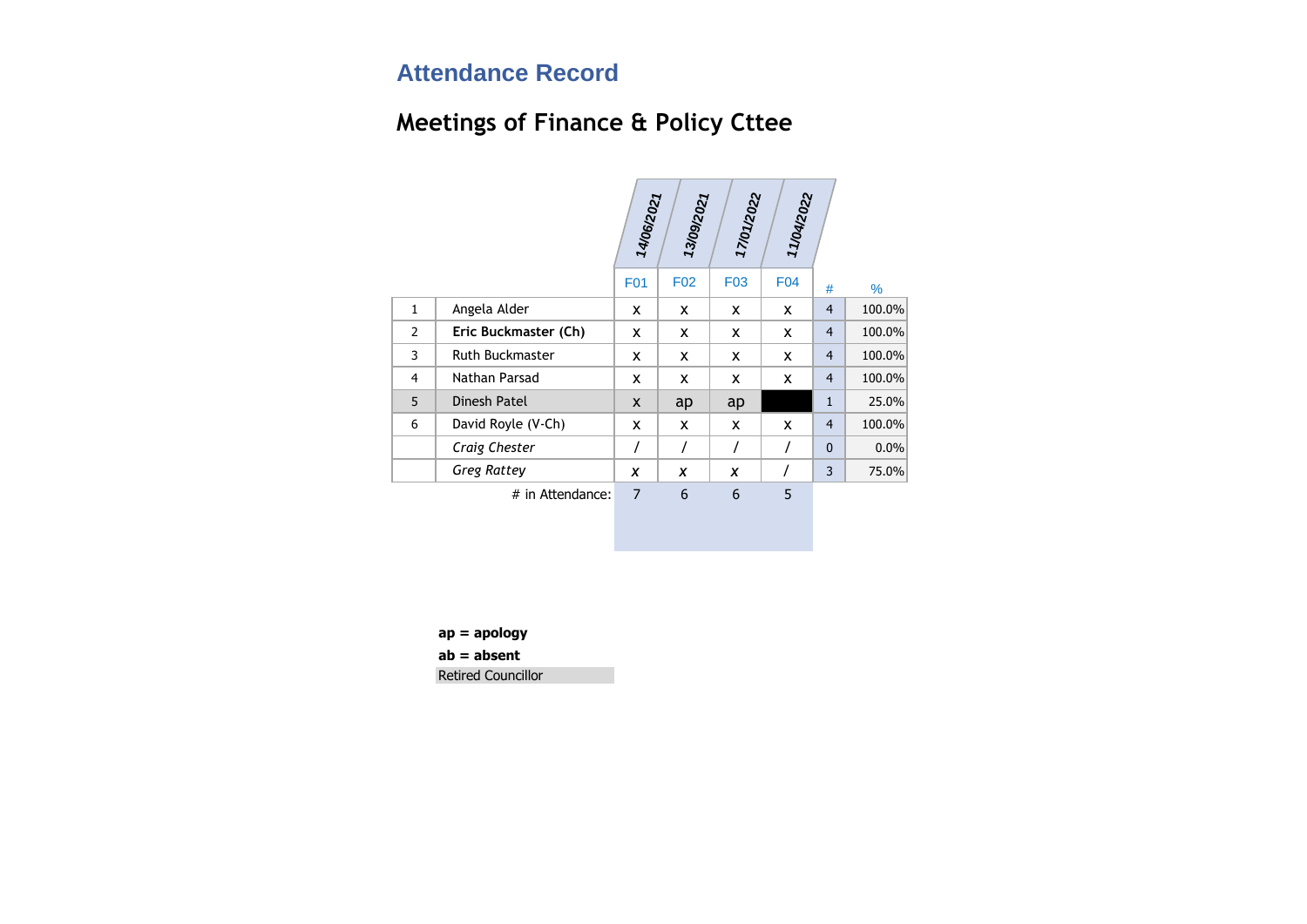# **Meetings of Amenities Cttee**

|                |                         | 28/06/2021 | 11/10/2021 | 14/02/2022     | 09/05/2022     |                |        |
|----------------|-------------------------|------------|------------|----------------|----------------|----------------|--------|
|                |                         |            |            |                |                |                |        |
|                |                         | A01        | A02        | A03            | A04            | #              | ℅      |
| 1              | Angela Alder            | x          | X          | x              | x              | $\overline{4}$ | 100.0% |
| $\overline{2}$ | John Burmicz (Ch)       | x          | X          | ab             | ab             | $\overline{2}$ | 50.0%  |
| 3              | Craig Chester           | x          | x          | ap             | ap             | $\overline{2}$ | 50.0%  |
| 4              | Pat Coysten             | ab         | ab         |                |                | 0              | 0.0%   |
| 5              | Annelise Furnace (V-Ch) | x          | X          | x              | x              | $\overline{4}$ | 100.0% |
| 6              | Nathan Parsad           | x          | ap         | x              | X              | 3              | 75.0%  |
|                | Greg Rattey             | X          | X          | x              | X              | $\overline{4}$ | 100.0% |
|                |                         | 6          | 5          | $\overline{4}$ | $\overline{4}$ |                |        |

**ap = apology**

**ab = absent**

**Retired Councillor**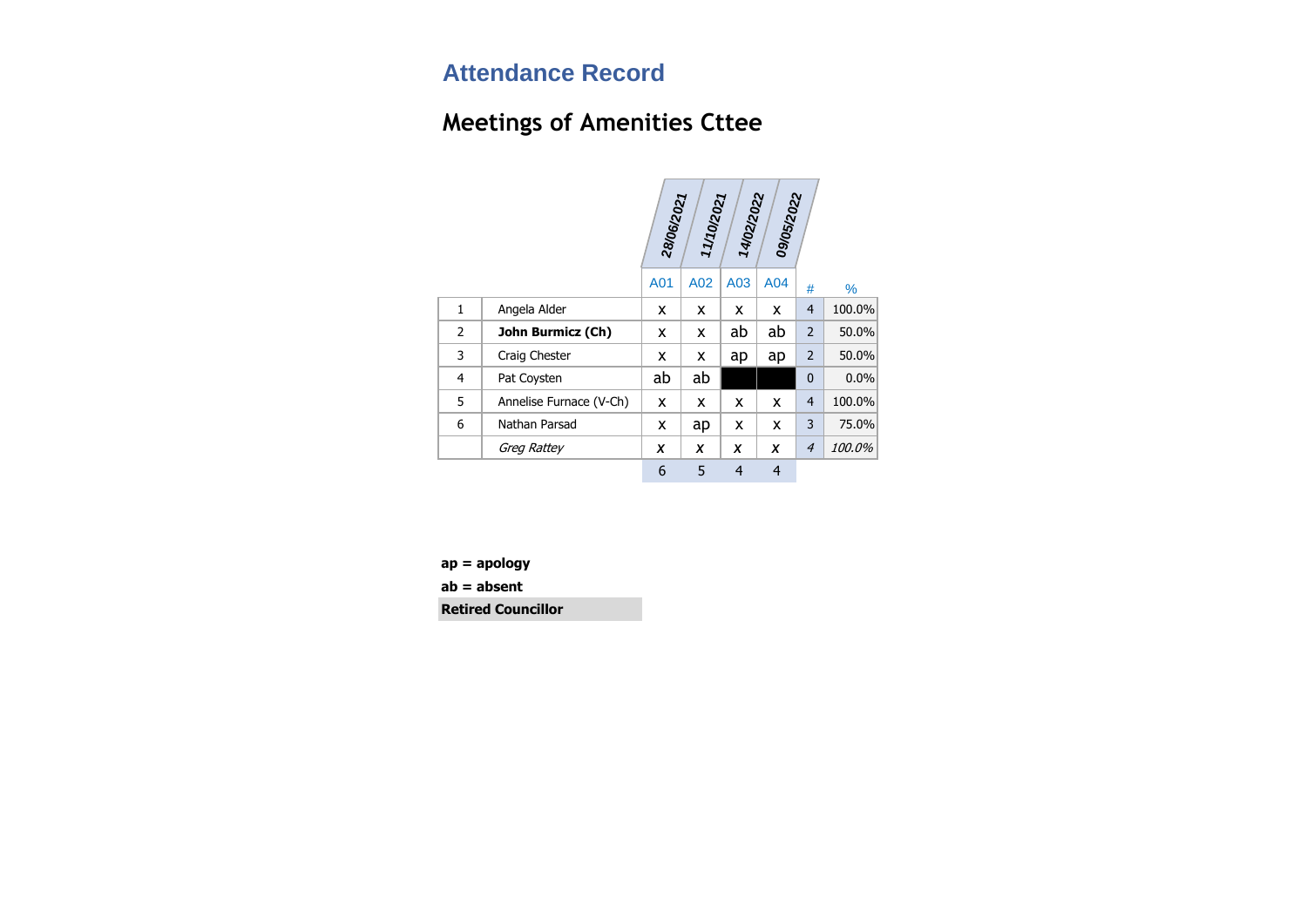# **Meetings of Planning Cttee**

|   | <b>NAME</b>          | 14/06/2021   | 28/06/2021 | 12/07/2021     | 26/07/2021      | 13/09/2021                  | 27/09/2021 | 11/10/2021 | 25/10/2021 | 15/11/2021 | 29/11/2021 | 17/01/2022 | 31/01/2022                              | 14/02/2022                | 28/02/2022                | 14/03/2022 | 28/03/2022 | 11/04/2022   | 25/04/2022   | 09/05/2022  |                |       |
|---|----------------------|--------------|------------|----------------|-----------------|-----------------------------|------------|------------|------------|------------|------------|------------|-----------------------------------------|---------------------------|---------------------------|------------|------------|--------------|--------------|-------------|----------------|-------|
|   |                      | <b>P01</b>   |            |                | P02   P03   P04 | P05   P06   P07   P08   P09 |            |            |            |            |            |            | P10 P11 P12 P13 P14 P15 P16 P17 P18 P19 |                           |                           |            |            |              |              |             | #              | %     |
|   | Angela Alder (Ch)    | <b>X</b>     | x          | X              | X               | X                           | X          | x.         | X          | X          | X          | X          | ap                                      | X                         | X                         | X          | X          | X            |              |             | 16             | 84.2% |
| 2 | <b>Craig Chester</b> | x            | x          | ap             | X               | x                           | X          | <b>X</b>   | X          | x          | X          | X          | ap                                      | ap                        | $\boldsymbol{\mathsf{x}}$ | x          | X          | X            |              |             | 14             | 73.7% |
| 3 | Peter Gray           | ab           | ap         | ab             | ab              | ab                          | ab         | ab         | ab         | ab         | ab         | ab         | ab                                      |                           |                           |            |            |              |              |             | $\mathbf{0}$   | 0.0%  |
| 4 | Dinesh Patel         | X            | ap         | ap             | ap              | ap                          | X          | ap         | ap         | ap         | ap         | ap         | ap                                      |                           |                           |            |            |              |              |             | $\overline{2}$ | 10.5% |
| 5 | Nathan Parsad (V-Ch) | $\mathsf{x}$ | <b>X</b>   | X              | X               | x                           | X          | ap         | X          | X          | X          | X          | X                                       | $\boldsymbol{\mathsf{x}}$ | X                         | x          | X          | $\mathsf{x}$ |              |             | 16             | 84.2% |
| 6 | David Royle          | x            | x          | X              | X               | x                           | x          | x          | ap         | x          | X          | X          | x                                       | X                         | x                         | x          | X          | $\mathsf{x}$ |              |             | 16             | 84.2% |
|   | <b>Greg Rattey</b>   |              | X          | X              | X               | $\boldsymbol{\mathsf{x}}$   | X          | x          |            | X          | X          | x          | X                                       | X                         | X                         | X          | X          |              |              |             | 14             | 73.7% |
|   | # in Attendance:     | 5            | 5          | $\overline{4}$ | 5               | 5                           | 6          | 4          | 3          | 5          | 5          | 5          | 3                                       | 4                         | 5                         | 5          | 5          | 4            | $\mathbf{0}$ | $\mathbf 0$ |                |       |

**ap = apology**

**ab = absent**

**retired Councillors**